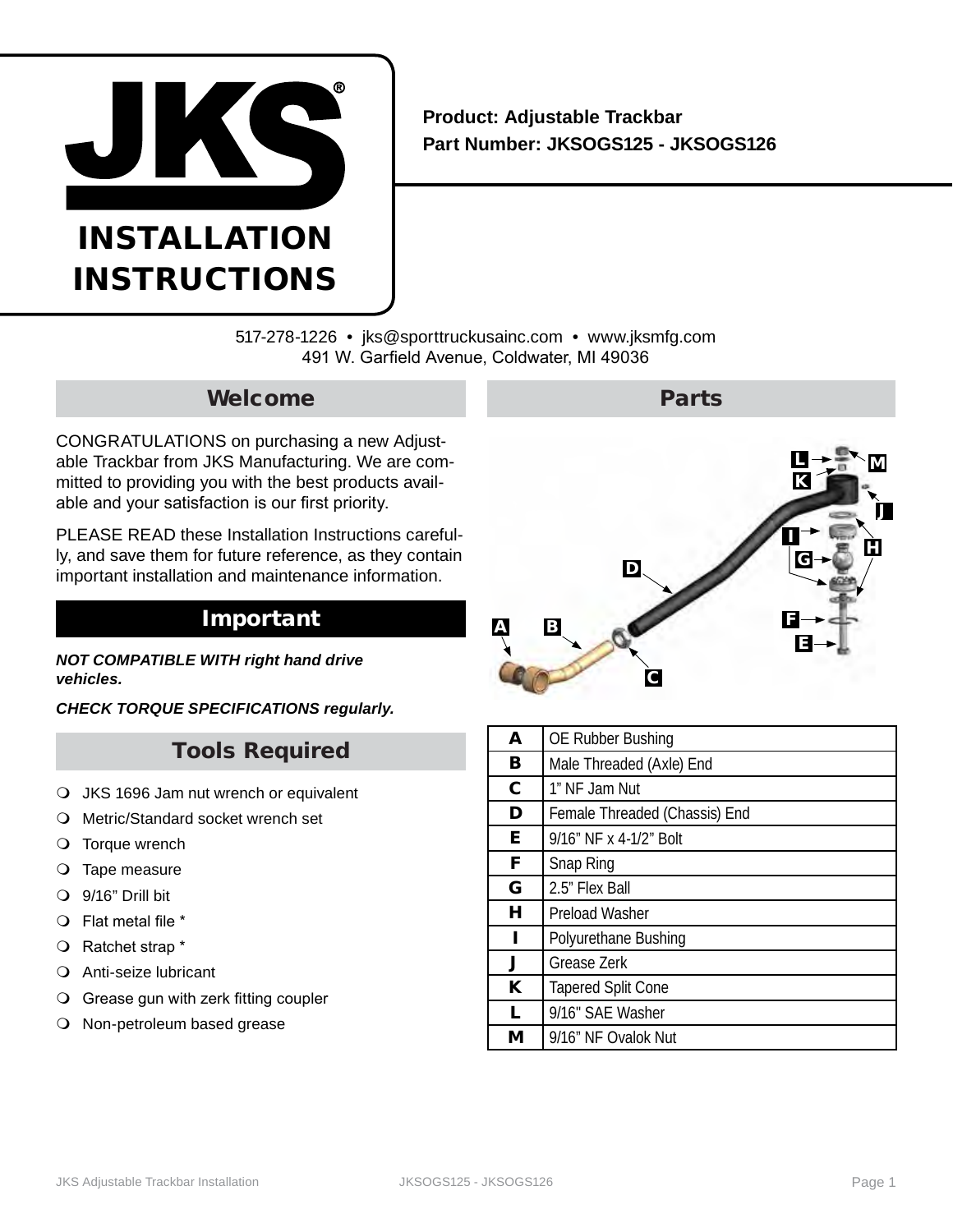# Installation

### 1. REMOVE ORIGINAL EQUIPMENT (OE) FRONT TRACK BAR

 Remove front track bar and mounting hardware per the factory service manual instructions for your vehicle. *HINT: If difficult to remove, use universal puller tool to separate OE track bar ball stud from chassis rail bracket.*

### 2. MOUNT ADJUSTABLE TRACKBAR TO CHASSIS BRACKET

- Using a 9/16" drill bit, enlarge the tapered mounting hole in the chassis rail bracket located on the driver-side of the vehicle.
- Locate the Chassis End (D) of Adjustable Trackbar and insert the 9/16" x 4-1/2" Bolt (E) through the spherical bushing.
- $\bigcirc$  Place the Tapered Split Cone (K) over the bolt threads with the narrow end facing away from the trackbar.
- Apply anti-seize lubricant to bolt threads.
- O Mount chassis end of Adjustable Trackbar to chassis rail bracket by inserting the
- 9/16" x 4-1/2" Bolt (E) upwards into enlarged hole. Secure with 9/16" Flat Washer – only if required – () and 9/16" Ovalok Nut (M).

#### *IMPORTANT: Flat Washers are supplied for use with 1984-01 Cherokee XJ and 1993-1998 Grand Cherokee ZJ models ONLY. Do NOT use Flat Washer on Wrangler TJ models.*



*HINT: Tapered Split Cone (K) should be located between flange of spherical bushing (G) and mounting surface of chassis rail bracket, with the narrow end of tapered cone facing up towards chassis.*

 $\overline{O}$  Tighten 9/16" x 4-1/2" bolt (E) to 110 ft-lb. using a torque wrench.

*IMPORTANT: The upper flange of spherical bushing must fit flush against the chassis rail bracket. If any gap exists, it will be necessary to file the bottom edge of the Tapered Split Cone until completely flush with bottom of chassis rail bracket.*



### 3. CENTER FRONT AXLE HOUSING

The front axle housing must be in perfect lateral alignment with vehicle chassis before Adjustable Trackbar installation can be completed.

- $\bigcirc$  Before you center the axle housing, make sure the vehicle is at normal ride height, on level ground, with the suspension supporting the full vehicle weight.
- O Determine if the axle housing is centered by measuring the distance between the tire and chassis, using the exact same points on each side of the vehicle to ensure accuracy.



*HINT: For example, measure from the edge of a tire tread lug to the outboard side of the chassis, then repeat the measurement on the other side of vehicle using the exact same points.*